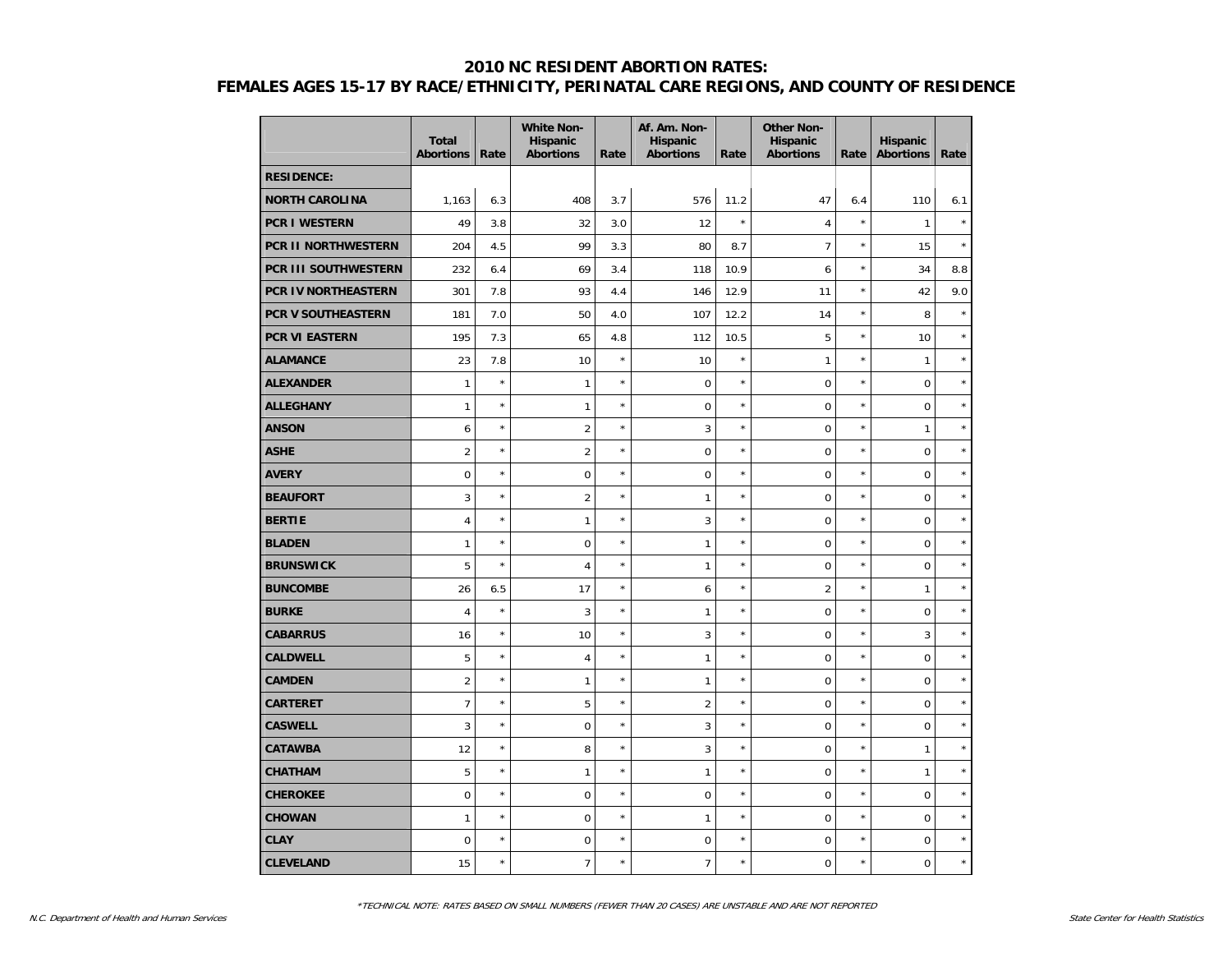|                   | <b>Total</b><br><b>Abortions</b> | Rate    | <b>White Non-</b><br>Hispanic<br><b>Abortions</b> | Rate       | Af. Am. Non-<br><b>Hispanic</b><br><b>Abortions</b> | Rate       | <b>Other Non-</b><br>Hispanic<br><b>Abortions</b> | Rate    | <b>Hispanic</b><br><b>Abortions</b> | Rate    |
|-------------------|----------------------------------|---------|---------------------------------------------------|------------|-----------------------------------------------------|------------|---------------------------------------------------|---------|-------------------------------------|---------|
| <b>COLUMBUS</b>   | 6                                | $\star$ | $\overline{2}$                                    | $\star$    | $\overline{2}$                                      | $\star$    | 1                                                 | $\star$ | $\mathbf{1}$                        | $\star$ |
| <b>CRAVEN</b>     | 6                                | $\star$ | 3                                                 | $\star$    | 3                                                   | $\star$    | 0                                                 | $\star$ | $\mathsf{O}\xspace$                 | $\star$ |
| <b>CUMBERLAND</b> | 72                               | 10.9    | 18                                                | $\star$    | 48                                                  | 15.4       | $\overline{2}$                                    | $\star$ | 3                                   | $\star$ |
| <b>CURRITUCK</b>  | $\overline{7}$                   | $\star$ | 6                                                 | $\star$    | $\mathbf{1}$                                        | $\star$    | $\mathbf 0$                                       | $\star$ | $\mathbf 0$                         | $\star$ |
| <b>DARE</b>       | $\overline{4}$                   | $\star$ | 3                                                 | $\star$    | $\mathbf 0$                                         | $\star$    | $\pmb{0}$                                         | $\star$ | $\mathbf 0$                         | $\star$ |
| <b>DAVIDSON</b>   | 9                                | $\star$ | 5                                                 | $\star$    | $\overline{2}$                                      | $\star$    | $\mathbf 0$                                       | $\star$ | $\mathbf{1}$                        | $\star$ |
| <b>DAVIE</b>      | 3                                | $\star$ | 3                                                 | $^{\star}$ | $\mathbf 0$                                         | $^{\star}$ | $\pmb{0}$                                         | $\star$ | $\mathbf 0$                         | $\star$ |
| <b>DUPLIN</b>     | 9                                | $\star$ | $\overline{2}$                                    | $\star$    | 4                                                   | $\star$    | 1                                                 | $\star$ | $\mathbf{1}$                        | $\star$ |
| <b>DURHAM</b>     | 56                               | 12.8    | 8                                                 | $^{\star}$ | 37                                                  | 16.1       | 0                                                 | $\star$ | 8                                   | $\star$ |
| <b>EDGECOMBE</b>  | 14                               | $\star$ | $\overline{2}$                                    | $^{\star}$ | 12                                                  | $\star$    | $\mathbf 0$                                       | $\star$ | $\mathbf 0$                         | $\star$ |
| <b>FORSYTH</b>    | 32                               | 4.6     | 14                                                | $^{\star}$ | 13                                                  | $\star$    | $\overline{2}$                                    | $\star$ | $\mathbf{3}$                        | $\star$ |
| <b>FRANKLIN</b>   | 11                               | $\star$ | $\overline{4}$                                    | $\star$    | $\overline{7}$                                      | $\star$    | $\pmb{0}$                                         | $\star$ | $\mathbf 0$                         | $\star$ |
| <b>GASTON</b>     | 12                               | $\star$ | $\overline{7}$                                    | $\star$    | 3                                                   | $\star$    | 0                                                 | $\star$ | $\overline{2}$                      | $\star$ |
| <b>GATES</b>      | $\overline{2}$                   | $\star$ | $\mathbf{1}$                                      | $\star$    | 1                                                   | $^{\star}$ | $\mathbf 0$                                       | $\star$ | $\mathsf{O}\xspace$                 | $\star$ |
| <b>GRAHAM</b>     | $\mathbf 0$                      | $\star$ | $\mathbf 0$                                       | $^{\star}$ | $\mathbf 0$                                         | $\star$    | $\mathbf 0$                                       | $\star$ | $\mathbf 0$                         | $\star$ |
| <b>GRANVILLE</b>  | $\overline{4}$                   | $\star$ | $\mathbf{1}$                                      | $^{\star}$ | 3                                                   | $\star$    | $\mathbf 0$                                       | $\star$ | $\mathbf 0$                         | $\star$ |
| <b>GREENE</b>     | $\overline{2}$                   | $\star$ | $\mathbf{1}$                                      | $^{\star}$ | $\mathbf{1}$                                        | $\star$    | $\pmb{0}$                                         | $\star$ | $\mathbf 0$                         | $\star$ |
| <b>GUILFORD</b>   | 60                               | 6.2     | 11                                                | $^{\star}$ | 40                                                  | 10.5       | 3                                                 | $\star$ | 5                                   | $\star$ |
| <b>HALIFAX</b>    | $\overline{4}$                   | $\star$ | $\mathbf{1}$                                      | $\star$    | 3                                                   | $\star$    | $\mathbf 0$                                       | $\star$ | $\mathsf{O}\xspace$                 | $\star$ |
| <b>HARNETT</b>    | 14                               | $\star$ | $\overline{2}$                                    | $^{\star}$ | 11                                                  | $\star$    | 1                                                 | $\star$ | $\mathbf 0$                         | $\star$ |
| <b>HAYWOOD</b>    | $\overline{2}$                   | $\star$ | $\overline{2}$                                    | $^{\star}$ | $\mathbf 0$                                         | $\star$    | $\mathbf 0$                                       | $\star$ | $\mathbf 0$                         | $\star$ |
| <b>HENDERSON</b>  | 6                                | $\star$ | $\overline{4}$                                    | $^{\star}$ | $\overline{2}$                                      | $\star$    | $\mathbf 0$                                       | $\star$ | $\mathbf 0$                         | $\star$ |
| <b>HERTFORD</b>   | $\mathbf{1}$                     | $\star$ | $\mathbf 0$                                       | $^{\star}$ | $\mathbf{1}$                                        | $\star$    | $\mathbf 0$                                       | $\star$ | $\mathbf 0$                         | $\star$ |
| <b>HOKE</b>       | 5                                | $\star$ | $\mathbf{1}$                                      | $^{\star}$ | 3                                                   | $\star$    | 1                                                 | $\star$ | $\pmb{0}$                           | $\star$ |
| <b>HYDE</b>       | $\mathbf 0$                      | $\star$ | $\mathbf 0$                                       | $^{\star}$ | $\mathbf 0$                                         | $\star$    | $\pmb{0}$                                         | $\star$ | $\mathbf 0$                         | $\star$ |
| <b>IREDELL</b>    | 15                               | $\star$ | 8                                                 | $\star$    | $\overline{7}$                                      | $\star$    | $\mathbf 0$                                       | $\star$ | $\mathsf{O}\xspace$                 | $\star$ |
| <b>JACKSON</b>    | 3                                | $\star$ | $\mathbf{1}$                                      | $^{\star}$ | $\mathbf 0$                                         | $\star$    | $\overline{2}$                                    | $\star$ | $\mathbf 0$                         | $\star$ |
| <b>JOHNSTON</b>   | 26                               | 7.2     | 16                                                | $^{\star}$ | 5                                                   | $\star$    | 3                                                 | $\star$ | $\overline{2}$                      | $\star$ |
| <b>JONES</b>      | $\mathbf 0$                      | $\star$ | $\mathbf 0$                                       | $^{\star}$ | $\mathbf 0$                                         | $\star$    | $\mathbf 0$                                       | $\star$ | $\mathbf 0$                         | $\star$ |
| LEE               | 11                               | $\star$ | 6                                                 | $^{\star}$ | 1                                                   | $\star$    | 0                                                 | $\star$ | $\overline{4}$                      | $\star$ |
| <b>LENOIR</b>     | 6                                | $\star$ | $\mathbf{1}$                                      | ×          | 4                                                   | $\star$    | 0                                                 | $\star$ | $\mathbf{1}$                        | $\star$ |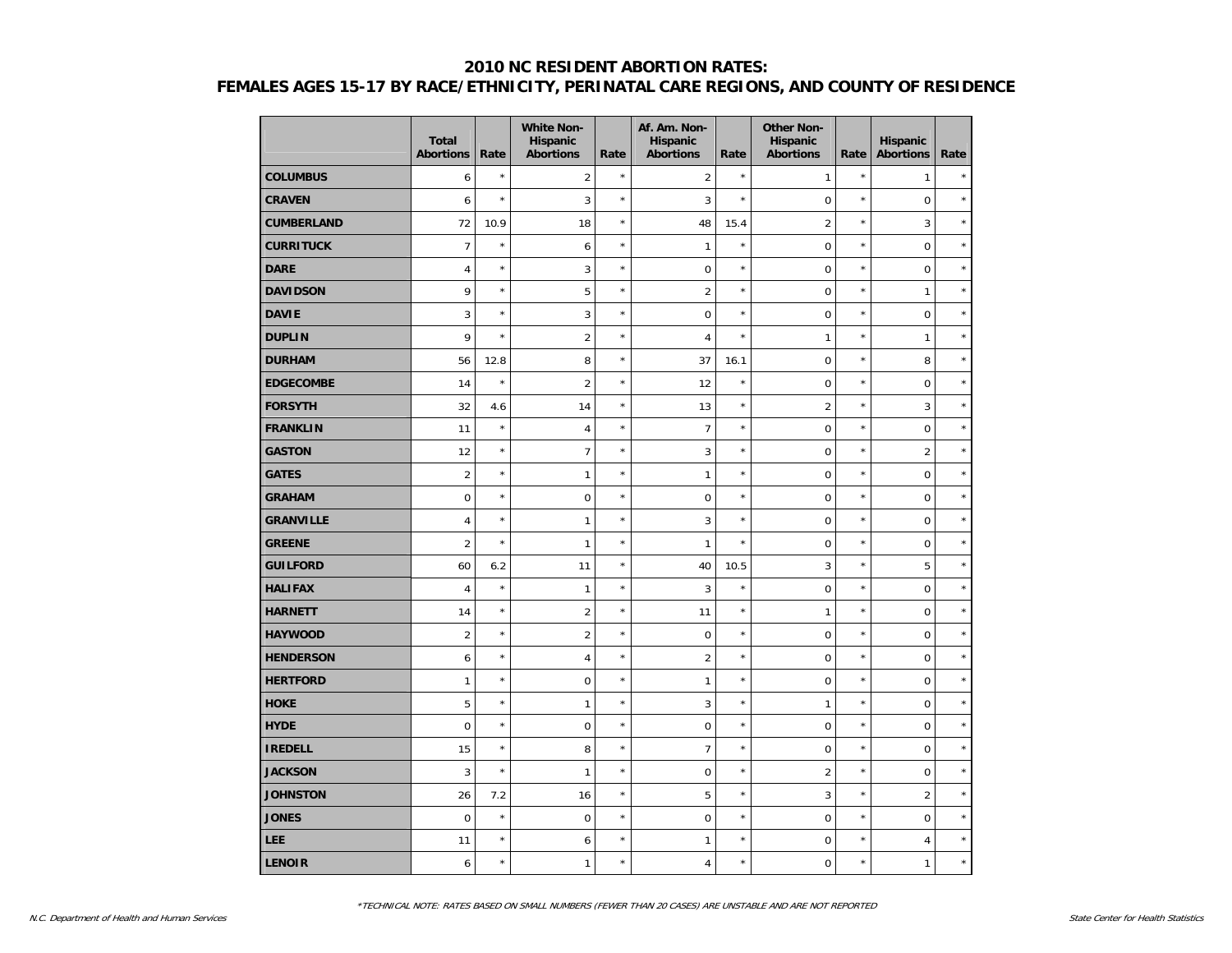|                    | <b>Total</b><br><b>Abortions</b> | Rate       | <b>White Non-</b><br><b>Hispanic</b><br><b>Abortions</b> | Rate       | Af. Am. Non-<br>Hispanic<br><b>Abortions</b> | Rate       | <b>Other Non-</b><br>Hispanic<br><b>Abortions</b> | Rate    | Hispanic<br><b>Abortions</b> | Rate    |
|--------------------|----------------------------------|------------|----------------------------------------------------------|------------|----------------------------------------------|------------|---------------------------------------------------|---------|------------------------------|---------|
| <b>LINCOLN</b>     | $\overline{7}$                   | $\star$    | 5                                                        | $\star$    | $\mathbf 0$                                  | $\star$    | $\mathbf 0$                                       | $\star$ | $\mathbf{1}$                 |         |
| <b>MCDOWELL</b>    | $\overline{2}$                   | $\star$    | $\mathbf{1}$                                             | $\star$    | $\mathbf{1}$                                 | $^{\star}$ | $\mathbf 0$                                       | $\star$ | $\mathbf 0$                  | $\star$ |
| <b>MACON</b>       | $\overline{2}$                   | $\star$    | $\mathbf{1}$                                             | $^{\star}$ | $\mathbf{1}$                                 | $^{\star}$ | $\overline{0}$                                    | $\star$ | $\mathbf 0$                  | $\star$ |
| <b>MADISON</b>     | $\boldsymbol{0}$                 | $\star$    | $\boldsymbol{0}$                                         | $\star$    | $\mathbf 0$                                  | $\star$    | $\mathbf 0$                                       | $\star$ | $\pmb{0}$                    | $\star$ |
| <b>MARTIN</b>      | 5                                | $\star$    | $\mathbf 0$                                              | $\star$    | 5                                            | $\star$    | $\mathbf 0$                                       | $\star$ | $\mathbf 0$                  | $\star$ |
| <b>MECKLENBURG</b> | 147                              | 8.2        | 25                                                       | 3.4        | 91                                           | 12.4       | 6                                                 | $\star$ | 22                           | 9.5     |
| <b>MITCHELL</b>    | 0                                | $^{\star}$ | $\mathbf 0$                                              | $\star$    | $\mathbf 0$                                  | $^{\star}$ | $\overline{0}$                                    | $\star$ | $\mathbf 0$                  | $\star$ |
| <b>MONTGOMERY</b>  | $\overline{2}$                   | $\star$    | $\mathbf{1}$                                             | $^{\star}$ | $\mathbf 0$                                  | $^{\star}$ | $\overline{0}$                                    | $\star$ | $\mathbf{1}$                 | $\star$ |
| <b>MOORE</b>       | 12                               | $\star$    | 5                                                        | $\star$    | 5                                            | $^{\star}$ | $\overline{0}$                                    | $\star$ | $\mathbf{1}$                 | $\star$ |
| <b>NASH</b>        | 20                               | 9.7        | 3                                                        | $\star$    | 15                                           | $\star$    | $\mathbf 0$                                       | $\star$ | $\overline{2}$               | $\star$ |
| <b>NEW HANOVER</b> | 22                               | 6.9        | 9                                                        | $\star$    | 12                                           | $\star$    | $\mathbf 0$                                       | $\star$ | $\mathbf{1}$                 | $\star$ |
| <b>NORTHAMPTON</b> | 3                                | $\star$    | $\mathbf 0$                                              | $\star$    | 3                                            | $\star$    | $\mathbf 0$                                       | $\star$ | $\mathbf 0$                  | $\star$ |
| <b>ONSLOW</b>      | 31                               | 10.9       | 13                                                       | $\star$    | 14                                           | $^{\star}$ | 1                                                 | $\star$ | 3                            | $\star$ |
| <b>ORANGE</b>      | 15                               | $\star$    | 6                                                        | $\star$    | 5                                            | ×          | $\mathbf 0$                                       | $\star$ | $\overline{4}$               | $\star$ |
| <b>PAMLICO</b>     | $\overline{2}$                   | $\star$    | $\mathbf{1}$                                             | $\star$    | $\mathbf{1}$                                 | $\star$    | $\overline{0}$                                    | $\star$ | $\mathbf 0$                  | $\star$ |
| <b>PASQUOTANK</b>  | 6                                | $\star$    | $\overline{2}$                                           | $\star$    | $\overline{4}$                               | $\star$    | $\overline{0}$                                    | $\star$ | $\mathbf 0$                  | $\star$ |
| <b>PENDER</b>      | 3                                | $\star$    | $\overline{2}$                                           | $\star$    | $\mathbf{1}$                                 | $\star$    | $\mathbf 0$                                       | $\star$ | $\mathbf 0$                  | $\star$ |
| <b>PERQUIMANS</b>  | $\mathbf{1}$                     | $\star$    | $\mathbf{1}$                                             | $\star$    | $\boldsymbol{0}$                             | $\star$    | $\mathbf 0$                                       | $\star$ | $\mathbf 0$                  | $\star$ |
| <b>PERSON</b>      | 8                                | $\star$    | $\overline{4}$                                           | $\star$    | $\overline{4}$                               | $\star$    | $\overline{0}$                                    | $\star$ | $\mathbf 0$                  | $\star$ |
| <b>PITT</b>        | 19                               | $\star$    | $\overline{4}$                                           | $\star$    | 14                                           | $\star$    | 1                                                 | $\star$ | $\mathbf 0$                  | $\star$ |
| <b>POLK</b>        | $\overline{0}$                   | $\star$    | $\mathbf 0$                                              | $\star$    | $\mathbf 0$                                  | $\star$    | $\overline{0}$                                    | $\star$ | $\mathbf 0$                  | $\star$ |
| <b>RANDOLPH</b>    | 15                               | $\star$    | 8                                                        | $\star$    | $\overline{4}$                               | $\star$    | $\mathbf{1}$                                      | $\star$ | $\overline{2}$               | $\star$ |
| <b>RICHMOND</b>    | 8                                | $\star$    | $\mathbf{1}$                                             | $\star$    | 5                                            | $\star$    | $\overline{2}$                                    | $\star$ | $\mathbf 0$                  | $\star$ |
| <b>ROBESON</b>     | 22                               | 7.5        | $\sqrt{3}$                                               | $\star$    | 11                                           | $\star$    | $\overline{7}$                                    | $\star$ | $\mathbf{1}$                 | $\star$ |
| <b>ROCKINGHAM</b>  | 11                               | $\star$    | $\overline{7}$                                           | $\star$    | 3                                            | $\star$    | 1                                                 | $\star$ | $\mathbf 0$                  | $\star$ |
| <b>ROWAN</b>       | 15                               | $\star$    | 10                                                       | $\star$    | $\overline{4}$                               | $\star$    | $\mathbf 0$                                       | $\star$ | 1                            | $\star$ |
| <b>RUTHERFORD</b>  | 4                                | $\star$    | 3                                                        | $\star$    | $\mathbf{1}$                                 | $\star$    | $\overline{0}$                                    | $\star$ | $\mathbf 0$                  | $\star$ |
| <b>SAMPSON</b>     | 6                                | $\star$    | $\overline{2}$                                           | $\star$    | $\overline{4}$                               | $\star$    | $\overline{0}$                                    | $\star$ | $\mathbf 0$                  | $\star$ |
| <b>SCOTLAND</b>    | 3                                | $\star$    | $\mathbf 0$                                              | $\star$    | 3                                            | $\star$    | $\overline{0}$                                    | $\star$ | $\mathbf 0$                  | $\star$ |
| <b>STANLY</b>      | 5                                | $\star$    | 3                                                        | $\star$    | $\overline{2}$                               | $\star$    | $\mathbf 0$                                       | $\star$ | $\pmb{0}$                    | $\star$ |
| <b>STOKES</b>      | $\overline{2}$                   | $\star$    | $\mathbf 0$                                              | $\star$    | $\overline{a}$                               | $\star$    | $\overline{0}$                                    | $\star$ | $\mathsf 0$                  | $\star$ |